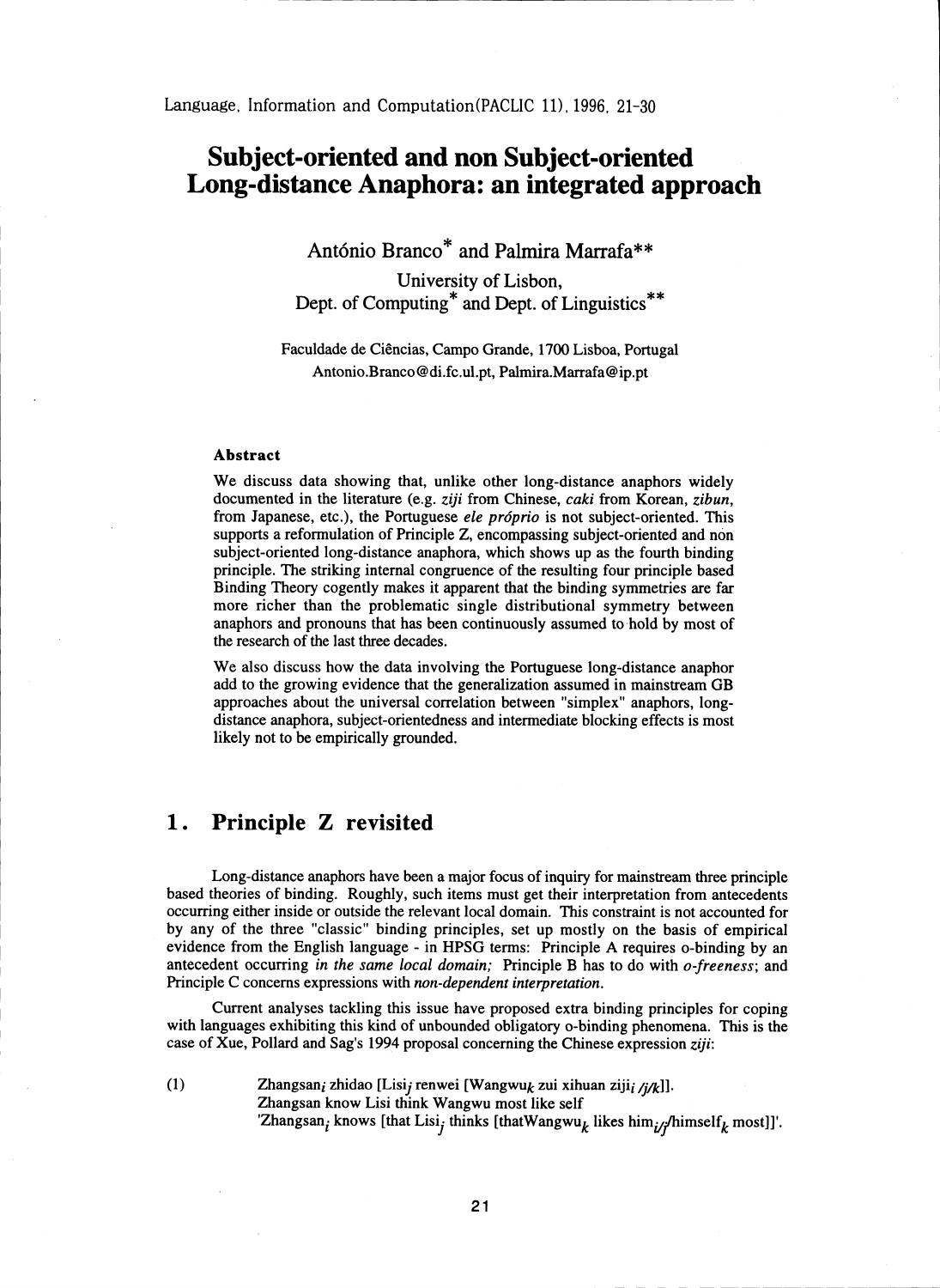That proposal takes up a slightly revised version of Principle Z previously put forward by (Pollard and Sag 1992a). This principle states that "z-pronouns must be o-bound", where zpronouns are expressions not identified in terms of the NP typology usually assumed.

**1.1 Weakness** However, Principle Z is too weak, as pointed out by the authors. Under this principle, ungrammatical constructions like (2), where the antecedent is not a subject, are incorrectly predicted as grammatical.

(2) \* Zhangsan cong Lisi<sub>i</sub> chu tingshuo Wangwu bu xihuan ziji<sub>i</sub>. Zhangsan from Lisi place hear Wangwu not like self 'Zhangsan heard from Lisi; Wangwu does not like himi.'

In order to circumvent this undesired effect, as a "provisional solution", Xue, Pollard and Sag added a specific restriction which stipulates that "antecedents of z-pronouns should be subjects".

**1.2 Restrictiveness** This solution, though provisional, may be acceptable as long as one just takes into account evidence concerning *subject-oriented* long-distance anaphors, widely documented in the literature (for a synopsis vd. (Koster and Reuland 1991b):10). It will induce however incorrect predictions, if there exist languages with *non subject-oriented* longdistance anaphora.

Portuguese is a Romance language which presents such kind of phenomenon.

In Portuguese, *si próprio* ('he-DAT own') is the third person short-distance anaphor and *ele* ('he-NOM') is the third person pronoun. Their behavior as dependent reference expressions follows closely the behavior of English *himself* and *he,* respectively. As the data (3)-(7) illustrate, on a par with these two expressions, Portuguese has also the long-distance anaphor *ele próprio* ('he-NOM own')<sup>1</sup>.

The contrast in (3) illustrates that, like short-distance anaphors, *ele próprio* is a dependent reference expression which requires an antecedent (with identical features of person, number and gender).

- $(3)$  a. \*A Diana gosta dele próprio. the-FEM Diana likes of he own 'Diana likes himself.'
	- b. O Carlosi gosta dele próprioi. the-MASC Carlos likes of he own 'Carlos likes himself.'

Contrast (3)b./(4)b., in turn, shows that *ele próprio* must be o-bound; while (4)a./b. illustrates again the parallelism between the short-distance anaphor and *ele próprio*, and (4)b./c. the difference between *ele próprio* and the pronoun with respect to the requirement of o-binding by the antecedent.

- (4) a. \* [As pessoas que falaram com a Diana<sub>i</sub> ] gostam de si própria<sub>i</sub>. the people that talked with the Diana like of she-DAT own '[People who talked with Diana<sub>i</sub> ] like herself<sub>i</sub>.'
	- b. \* [As pessoas que falaram com a Diana<sub>i</sub> ] gostam dela própria<sub>i</sub>. the people that talked with the Diana like of she-NOM own '[People who talked with Diana $_i$ ] like herself $_i$ .'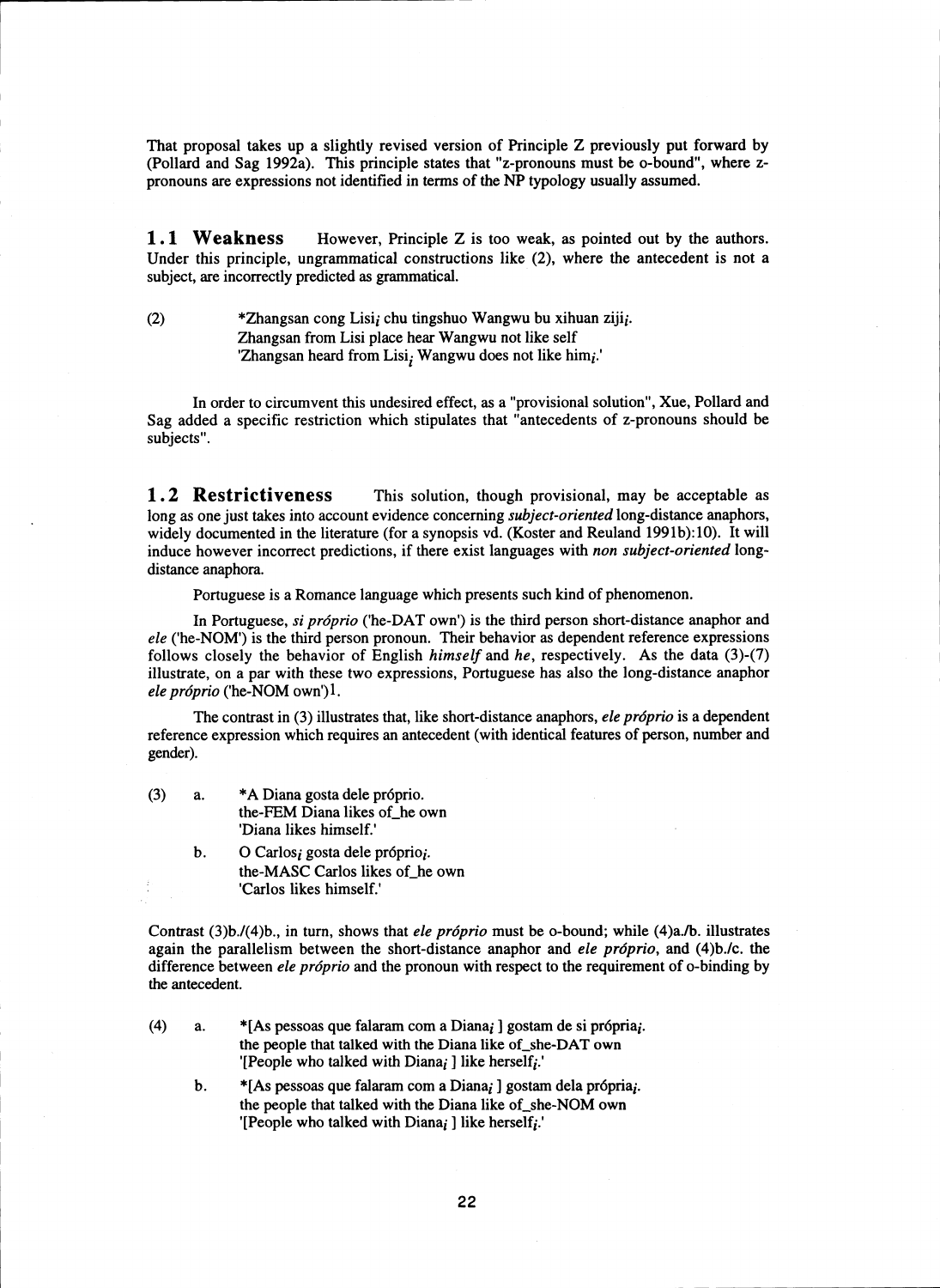b. [As pessoas que falaram com a Diana<sub>i</sub> ] gostam dela<sub>i</sub>. the people that talked with the Diana like of she-NOM '[People who talked with  $Dianaj$ ] like her $i$ .'

The examples of (5) are designed to illustrate the long-distance properties of *ele próprio*.

- $(5)$  **a.** O Pedro, convenceu a Diana de [que o Carlos, gosta dele próprio $i$ <sub>i</sub>]. the Pedro convinced the Diana of that the Carlos like of he own 'Pedro<sub>i</sub> convinced Diana [that Carlos<sub>i</sub> likes him<sub>i</sub>/himself<sub>i</sub>].'
	- b. O João, disse-me [que tu convenceste a Diana de [que o Carlos, gosta dele  $projiprio_j$ ]. the João told me that you convinced the Diana of that the Carlos like of he own 'João; told me [that you convinced Diana [that Carlos; likes him; himself;]].'

And the contrast of (6) is meant to reinforce the evidence for the long-distance anaphoric behavior of *ele próprio*, as it shows that, also when coindexed with an antecedent outside its local domain, *ele próprio* requires to be o-bound, contrarily to what happens with regards to pronouns2:

(6) a. \* [O apartamento que o Carlos ofereceu à Diana<sub>i</sub> ] mostra que ele pensa nela  $prioria_i$ .

> the apartment that the Carlos offered to\_the Diana shows that he thinks in\_she own

'[The apartment that Carlos offered to Diana $_i$ ] shows that he cares about herself $_i$ .'

b. [O apartamento que o Carlos ofereceu à Diana; ] mostra que ele pensa nela; . the apartment that the Carlos offered to\_the Diana shows that he thinks in\_she '[The apartment that Carlos offered to Diana<sub>i</sub>] shows that he cares about her<sub>i</sub>.'

Having provided empirical evidence which shows that *ele próprio* is a long-distance anaphor<sup>3</sup>, we turn now to its distinctive feature of not being subject-oriented. Examples in  $(7)$ illustrate that this expression may have antecedents which are not subjects:

- 
- $(7)$  a. O Pedro descreveu a Maria, a ela própria, the Pedro described the Maria to she own 'Pedro described Maria to herself.'
	- b. O Pedro convenceu a Diana, de que o Carlos gosta dela própria,. the Pedro convinced the Diana of that the Carlos like of she own 'Pedro convinced Diana; that Carlos likes heri.'
	- c. O Pedro disse à Diana, que o Carlos gosta dela própria,. the Pedro said to the Diana that the Carlos like of she own 'Pedro said to Diana<sub>i</sub> that Carlos likes her $i$ .'

Notice further that, irrespective of the provisional extra stipulation proposed by Xue *et al.* concerning subject-orientedness, Principle Z still expresses too strong a constraint. It excludes grammatical constructions like the following, with *exempt long-distance anaphors:*

- 
- (8) a. A Diana, disse que o jornalista [que ela própria, convidou] pagou a conta. the Diana said that the journalist she own invited paid the bill 'Diana; said that the journalist [she; invited] paid the bill.'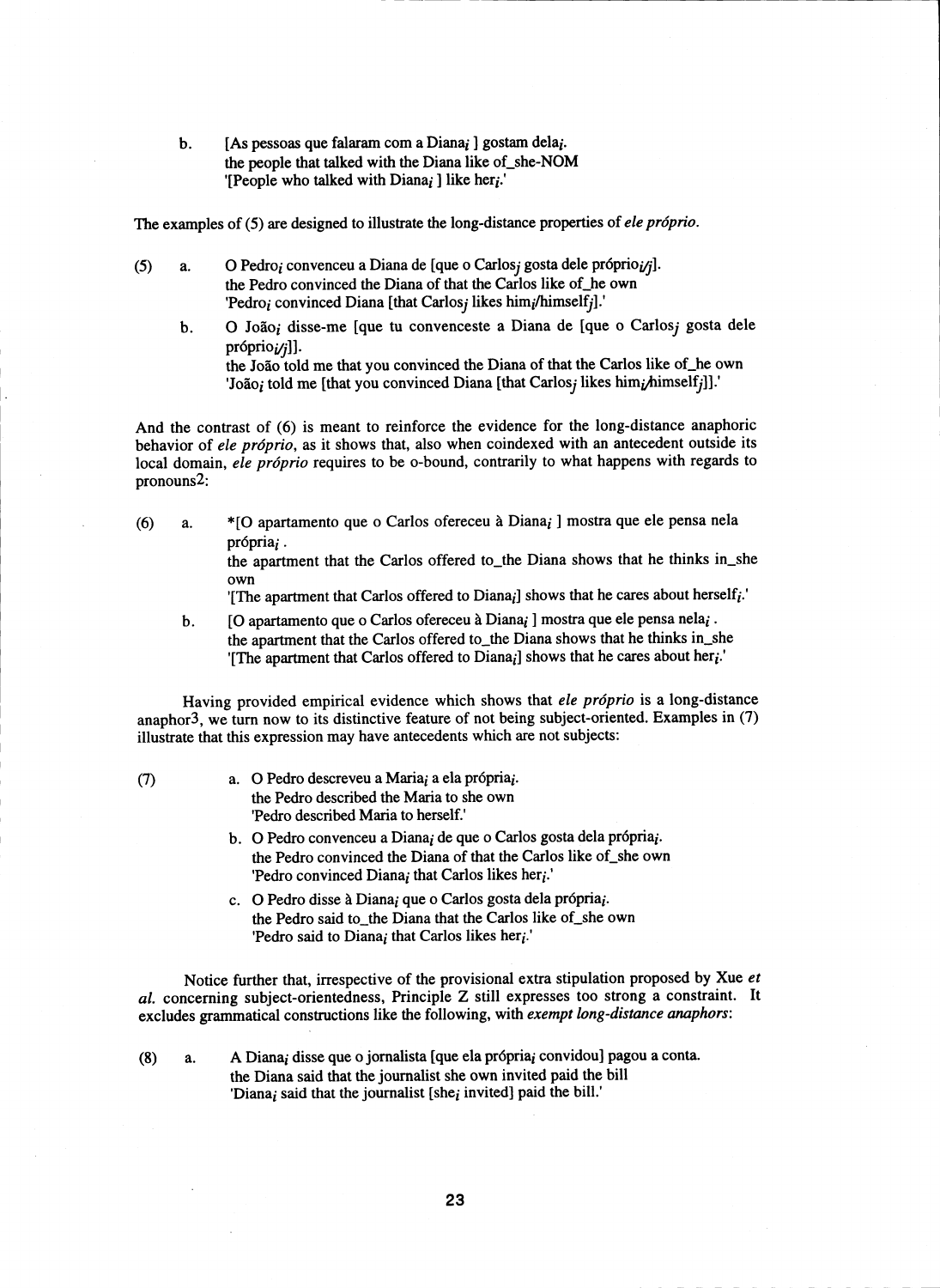- b. O jornalista [que viu a Diana<sub>i</sub>] disse que ela própria<sub>i</sub> pagou a conta. the journalist who saw the Diana said that she own paid the bill 'The journalist [who saw Diana<sub>i</sub> ] said that she<sub>i</sub> paid the bill.'
- c. [Se o Carlos; gostasse da Diana], ele próprio; lho diria. if the Carlos like of the Diana, he own CLIT:to\_her\_it tell '[If Carlos; liked Diana], he; would tell it to her.'
- d. Ele próprio pagou a conta. he own paid the bill 'He paid the bill.'

In the above examples the z-pronoun is not o-bound: in (8)a. the antecedent does not locally ocommand it; in (8)b. and c. the antecedent does not o-command it at all; and in (8)d. *ele próprio* has no antecedent, in which case it seems to be able to support a deictic use. Still these examples are fully acceptable. Principle Z, with or without the stipulation about subjectorientedeness, predicts all of them to be ungrammatical.

# 2 Principle Z revised

**2.1 A new definition** Given the data presented above, what is thus called for is an empirically adequate account of unbounded obligatory o-binding (both subject-oriented and non subject-oriented).

As to the excessive restrictiveness of Principle Z just pointed out, we propose to eliminate this shortcoming in two steps.

First, we remove the stipulation that long distance anaphors must be subject-oriented. Constructions like those of (7), where z-pronouns have antecedents which are not subjects, are not incorrectly ruled out as ungrammatical.

Second, we give the following formulation to the principle ruling long-distance anaphora:

#### (9) Principle Z

A locally o-commanded z-pronoun must be o-bound.

Examples (8) are now correctly predicted to be grammatical as, in any of them, the zpronoun is not locally o-commanded and, at the light of (9), it does not have to be o-bound4.

It is worth noting that definition (9) not only eliminates previous excessive restrictiveness of Principle Z, as it also accommodates facts which provide *new and independent motivation for the notion of exempt anaphor, as* put forward by (Pollard and Sag 1992b) on the basis of short distance anaphora.

2.2 Chinese long-distance exempt anaphors That the formulation of Principle Z proposed in (9) does not apply only to Portuguese and it is likely to have a general character can be highlighted, if we reappreciate the data about Chinese available in the literature. Consider contrast (10), taken from (Xue *et al.* 1994):(11),(21).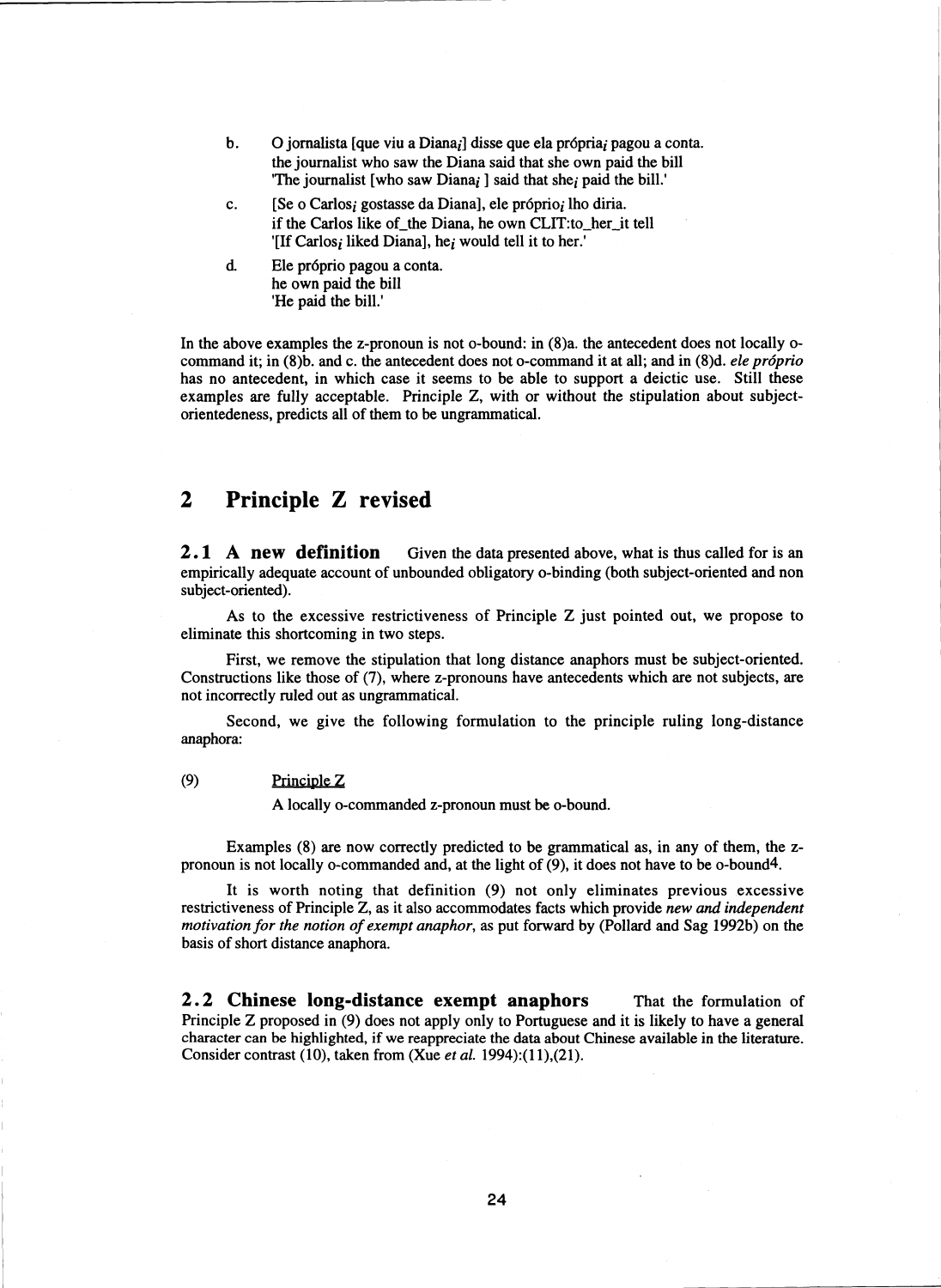- (10) a. [Zhangsan<sub>i</sub> de xin] biaoming Lisi<sub>j</sub> hai-le ziji $\ast i$ j. Zhangsan DE letter indicate Lisi harm-ASP self '[Zhangsan's<sub>i</sub> letter] indicates that Lisi<sub>j</sub> harmed \*him<sub>i</sub>/himself<sub>j</sub>.'
	- b. [Zhangsan<sub>i</sub> de hua] anshi [Lisi<sub>j</sub> de xin] zai yingshe ziji?*iji*. Zhangsan DE speech imply Lisi DE letter ASP allude-to self "[Zhangsan's<sub>i</sub> words] implied that [Lisi's<sub>i</sub> letter] was alluding to him  $\frac{\partial}{\partial t}$  himself<sub>i</sub>."

Xue *et al.* explain this contrast on the basis of an analogy with the unlike-person blocking effect which holds in Chinese for long-distance anaphora. The impossibility of *ziji* being bound by *Zhangsan in (10)a.,* but not in (10)b., is said to be, on a par with "...the unlikeperson blocking,...a pragmatic or discourse processing effect of animate blocking".

We propose a different tentative explanation. We take the contrast of (10) as possible evidence showing that also in Chinese the requirement of o-binding only holds in case the zpronoun is locally o-commanded. The point here is to understand that, just like *ziji* is [+animate] and requires a [+animate] antecedent, also its local o-commanders must be [+animate] in order to qualify as o-commander for the application of Principle Z. Therefore, at the light of Principle Z as stated in (9), in (10)a. the coindexing *Zhangsan/ziji* is ruled out because, as *ziji* is locally o-commanded by *Lisi,* the long-distance anaphor is required to be obound, constraint which is not satisfied. In (10)b., in turn, the coindexing with *Zhangsan* would be acceptable due to the fact that *ziji* is not locally o-commanded (by an [+animate] ocommander), which allows it to pick antecedents which do not o-command it.

An important consequence of this tentative solution seems to be that we can dispense with Xue *et al.'s* assumption that, on par with "syntactic *ziji",* ruled by Principle Z, there is a "discourse *ziji",* whose apparent distinctive feature would be its ability to allow subcommanding antecedents.

It will be interesting to check the adequacy of our hypothesis against further empirical evidence designed by linguists speaking Chinese and other languages, like Korean and Japanese, which have subject-oriented long-distance anaphors<sup>5</sup>. (Xue *et al.* 1994):(26) seems, though, to provide yet a further piece of evidence which supports our analysis. They present an example due to (Wang 1990) where *ziji* needs not to have an (o-commanding or subcommanding) antecedent:

 $(11)$ 

Mama de shu ye bei ziji de pengyou touzoule. mother DE book also BEI self DE friend steal-ASP 'Mother's; book was also stolen by hisk friend.'

In (11) *vji* is not o-commanded (by a local [+animate] o-commander) and, apparently, like *ele próprio* in (8)d., it seems to be able to support a deictic use in the absence of overtly available antecedents in the sentence.

2.3 Dissociating long-distance and subject-orientedness Turning now to the weakness of Xue *et al.'s* Principle Z pointed out above in section 1.1, notice that the reformulation we propose does not provide a direct solution to this problem. (9) does not rule out constructions like (2), where subject-oriented z-pronouns, like ziji, are o-bound by antecedents which are not subjects.

We retain, nevertheless, Principle Z as stated in (9), and notice that the ill-formedness of such constructions can be explained on the basis of an *independent principled account,* without resorting to any specific, provisional or not, stipulation in order to assure subject-orientedness.

We adopt the proposal that *the obliqueness hierarchy relevant to Binding Theory may have a non-linear ordering,* independently motivated in (Branco 1996). This solution builds on (Manning and Sag 1995) proposal for dissociating argument structure (coded in the new ARG-S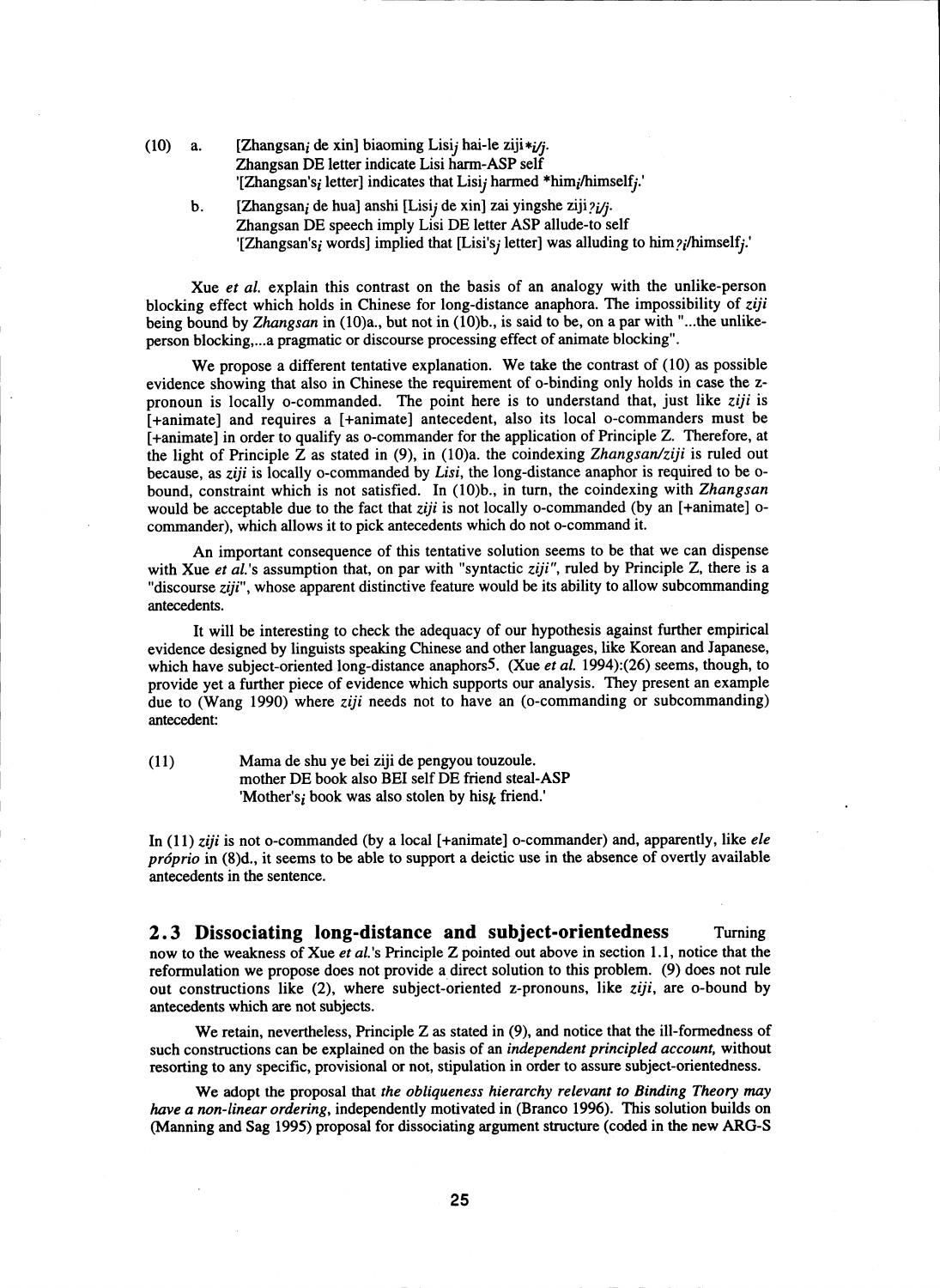feature) and grammatical relations (coded in the previous SUBCAT feature), and for checking binding principles in the former and subcategorization principles in the latter.

Following (Branco 1996), obliqueness hierarchies may be given a non-linear ordering where subjects are the only o-commanders of any other argument, both in single and multiclausal constructions:

(12)



Accordingly, in languages with subject-orientedness, hence with non-linear obliqueness hierarchy in the ARG-S value plausibly by virtue of parametric choice, Principle Z as stated in (9) makes the correct predictions as only subjects can be the o-binders of any other argument.

2.4 A "new" integrated Theory of Binding We believe the merits of Principle Z we propose in (9) should be assessed not only in terms of its empirical adequacy but also in terms of its impact in the whole set up of Binding Theory.

Under our proposal, Principle Z naturally appears *not as a mere extra binding constraint, but as the fourth principle of Binding Theory,* on an equal footing with the three "classic" Principles A, B and C, given the striking "natural" cross symmetry between the four principles.

(13) Princ. A: A locally o-commanded anaphor must be *locally o-bound*

- Princ. Z: A locally o-commanded z-pronoun must be *o-bound*
- Princ. B: A personal pronoun must be *locally o-free*
- Princ. C: A nonpronoun must be *o-free*

Both anaphoric and non anaphoric expressions have now two binding principles ruling them, and the different senses in which the opposition local vs. non local should be taken seems to receive a more fine-tuned clarification: Principle Z shows up as the non local "variant" of Principle A, in the same sense that Principle C could have been taken as the non local "variant" of Principle B; but also Principle B may be taken as the non local "variant" of Principle A in the same sense that Principle C may be taken as the non local "variant" of Principle Z.

Consequently, by enlarging our sample of data to encompass both subject-oriented and non subject-oriented long-distance anaphors, it is a more empirically adequate analysis we obtain. But notably, it is a more integrated Binding Theory that one is led to, as well, we would like to incisively stress. And it is not unlikely that the overarching cross symmetry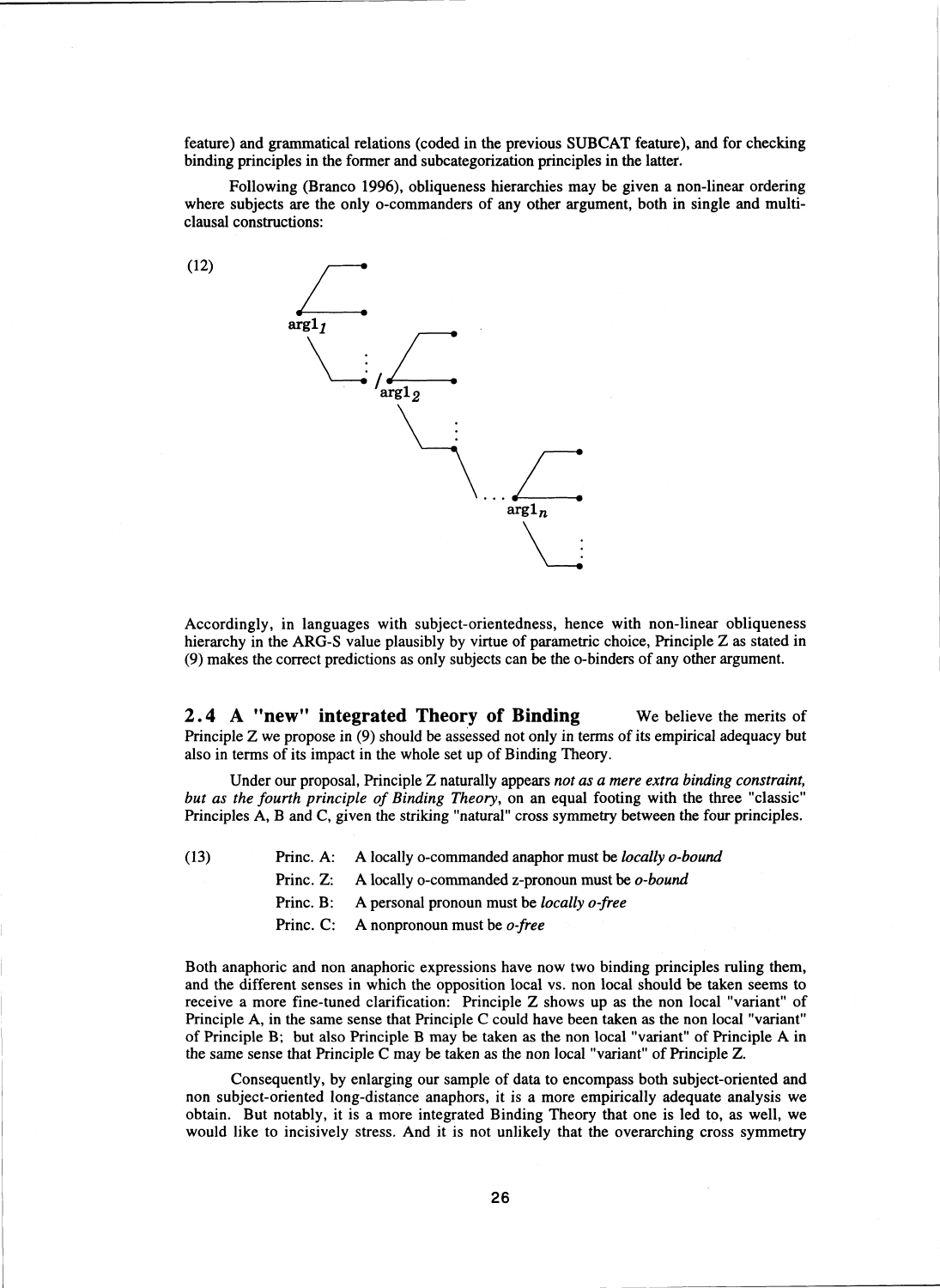between the four principles, now evident, reveals that the longstanding insistence of generative researchers on the assumed, but ever since problematic, single distributional symmetry between anaphors and pronouns has persistently channeled the bulk of the last three decades of research on binding into a deadlocked track.

# 3. About empirically ungrounded correlations

This insistence in taking the supposed distributional symmetry between (short-distance) anaphors and pronouns as the empirical touchstone which the Binding Theory should mostly account for has had its impact, both theoretically and methodologically, on the mainstream GB attempts to deal with long-distance anaphora. In accordance to the unique central role assigned to this distributional symmetry, the phenomena of long-distance anaphora has been taken in GB as being but a successive-cyclic association of short-distance links6. This way, the insistence in maintaining the focus of explanatory machinery on that supposed symmetry has had the side effect of delimiting a specific set of supposed empirical correlations which, in turn, are becoming the canonical empirical touchstone for the GB research on long-distance anaphora.

However different the several alternative GB proposals may be in their little details7, all they seem to share the common stance that the central facts to be accounted for in studying long-distance anaphora gravitate around the correlation between so called "simplex" anaphors, long-distance binding, subject-orientedness and binding blocking by intervening subjects. The methodological consensus around these correlations certainly owe much to the GB explanatory devices they are able support, which are in consonance with the conviction about the supposed primitive local nature of anaphora (and the supposed fundamental complementarity with regards the non-local nature of pronouns). In their essential aspects, the different accounts run like this: the "simplex" anaphors have some kind of deficit of inflectional morphology which must be supplemented by some kind of local link (e.g., movement, coindexing, binding, etc.) to the inflection of the local subject - this explains the subject-orientedness; links of the same sort between the subjects of the different clauses successively subordinated in the sentence may be connected - this explains the long-distance; the connection of the links is interrupted when there is a upwards subject which does not support the relevant kind of link - this explains the blocking of long-distance binding by intervening subjects.

Xue *et al.* have extensively discussed data from the Chinese language which strongly weaken the plausibility of such correlations, and they called the attention for the fact that the claimed universal character of these correlations is not likely to be empirically grounded.

First, they have shown that *there is no correlation between subject-orientedness and long*distance anaphoric binding. Chinese ta-ziji is not a long-distance anaphor though it is subjectoriented (cf. (Xue *et al.* 1994):(6)):

(14) Zhangsan<sub>i</sub> songgei Lisi<sub>j</sub> yizhang ta-ziji<sub>i/\*j</sub>. de xiangpian. Zhangsan give Lisi one-CLA he-self DE picture 'Zhangsan<sub>i</sub> gave Lisij a picture of himself<sub>i</sub>/\*j.'

Portuguese data strengthen this dissociation: *ele próprio*, in turn, is a long-distance anaphor and it is not subject-oriented (see (7) above). Accordingly, our option of separating the explanatory devices for long-distance anaphoric binding (cf. Principle Z in (9)) and for subject orientedness (cf. (Branco 1996)) seems thus to receive full empirical justification.

Second, (Xue *et al.* 1994):n.2 also refer data provided by (Progovac 1992) concerning the Russian anaphor *sebja as* supporting *the dissociation between "simplex" anaphors and longdistance properties: sebja is a* "simplex" anaphor, though it only allows short-distance binding. Once more, Portuguese data strengthen this other dissociation. *Ele próprio* by no means can be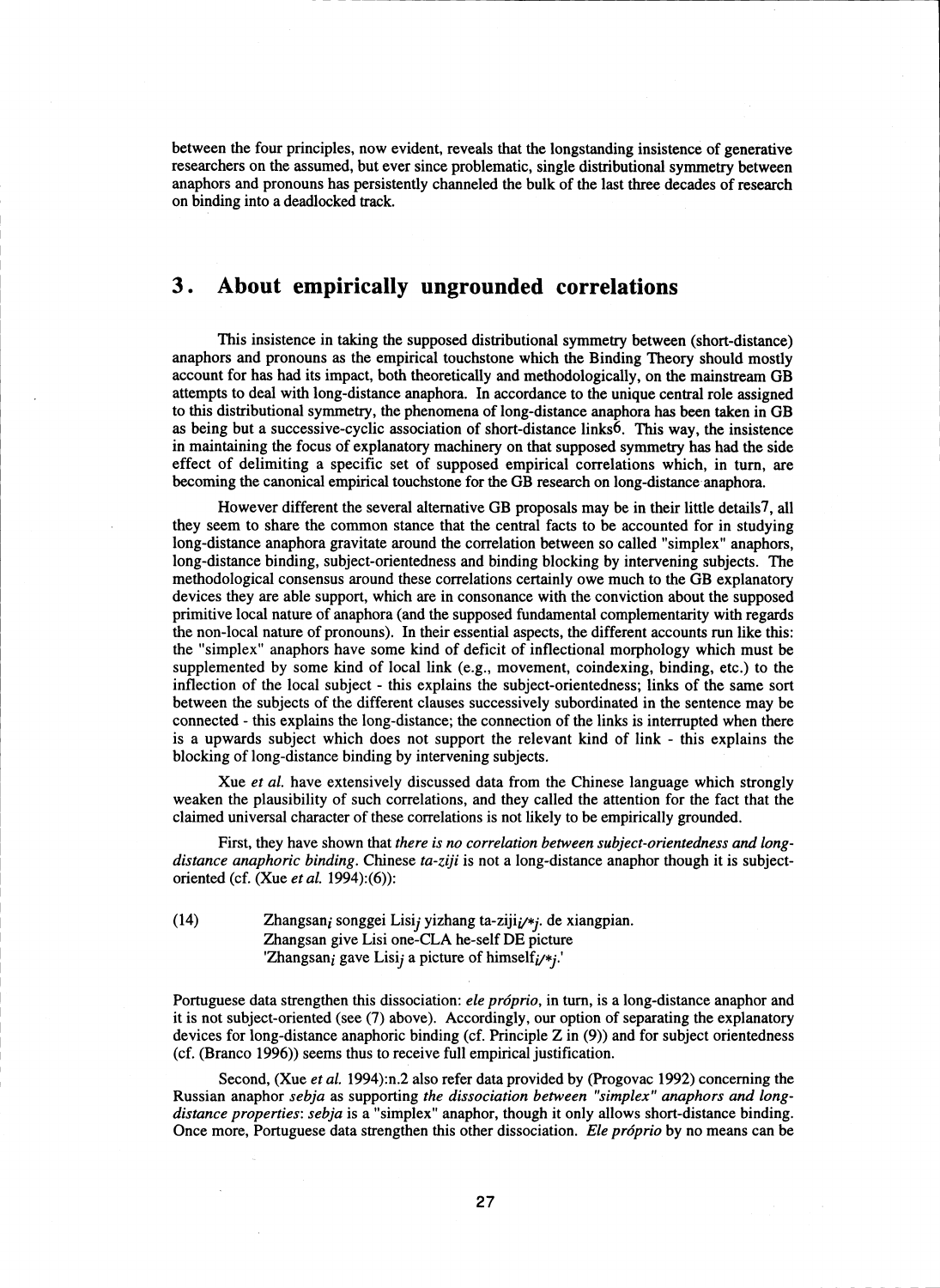considered a "simplex" anaphor: it is made up of two expressions *ele* ('he') and *próprio* ('own'), and bears a full fledged inflectional morphology which displays features of person, gender and number. Nevertheless, it allows long-distance binding.

Third, Xue *et al.* have shown that *there is no correlation between, on the one hand, "simplex" anaphors, subject-orientedness and long-distance, and on the other hand, binding blocking by intervening subjects.* Example (15), taken from (Xue *et al.* 1994):(15), shows that also non subject may block the binding of *ziji* by an upwards subject:

(15) Zhangsan<sub>i</sub> gaosu wo<sub>i</sub> Lisi<sub>k</sub> hen ziji $\ast i/\ast i/k$ . Zhangsan tell me Lisi hate self 'Zhangsan<sub>i</sub> told me<sub>j</sub> Lisi<sub>k</sub> hates \*him<sub>i</sub>/\*me<sub>j</sub>/himself<sub>k</sub>.'

Also in this case, the data from Portuguese reinforce the noticed dissociation: *ele próprio* is a long-distance anaphor but its binding by an antecedent is not ruled by any such kind of constraint concerning intervening antecedents with unlike inflectional features. This seems to suggest that, like what happens for the dissociation between binding principles and subjectorientedness, the binding blocking effects should most likely to be taken as extraneous to the core of Binding Theory and accounted for by other possibly independent explanatory device.

# 4. Conclusions

Data were presented which reinforce the claim that, as to long-distance anaphora, there is no correlation at least between the morphological simplicity of the anaphors and their longdistance properties, between long-distance properties and subject-orientedness, and between subject orientedness and binding blocking effects.

An integrated approach to both subject-oriented and non-subjected oriented long-distance anaphora was developed by means of the reformulation of Principle Z in articulation with the proposal of (Branco 1996) concerning non-linear obliqueness. This solution led to a significant reshuffling of our understanding of the internal congruence of Binding Theory, in general, and to a more fine-tuned characterization of the distinction local vs. non local for dependent reference expressions, in particular.

## Endnotes

1 In Portuguese, a language without a system of overt morphological case, only clitics and pronouns present fossilized case distinctions.

2 It is worth noting that it is possible to construct contrasts where this constraint seems to be relaxed:

(i) a. \*[O apartamento que o Carlos ofereceu a Dianai] mostra que ele pensa nela própria;

> the apartment that the Carlos offered to\_the Diana shows that he thinks in\_she own

> '[The appartment that Carlos offered to Diana<sub>i</sub>] shows that he cares about herself<sub>i</sub>.'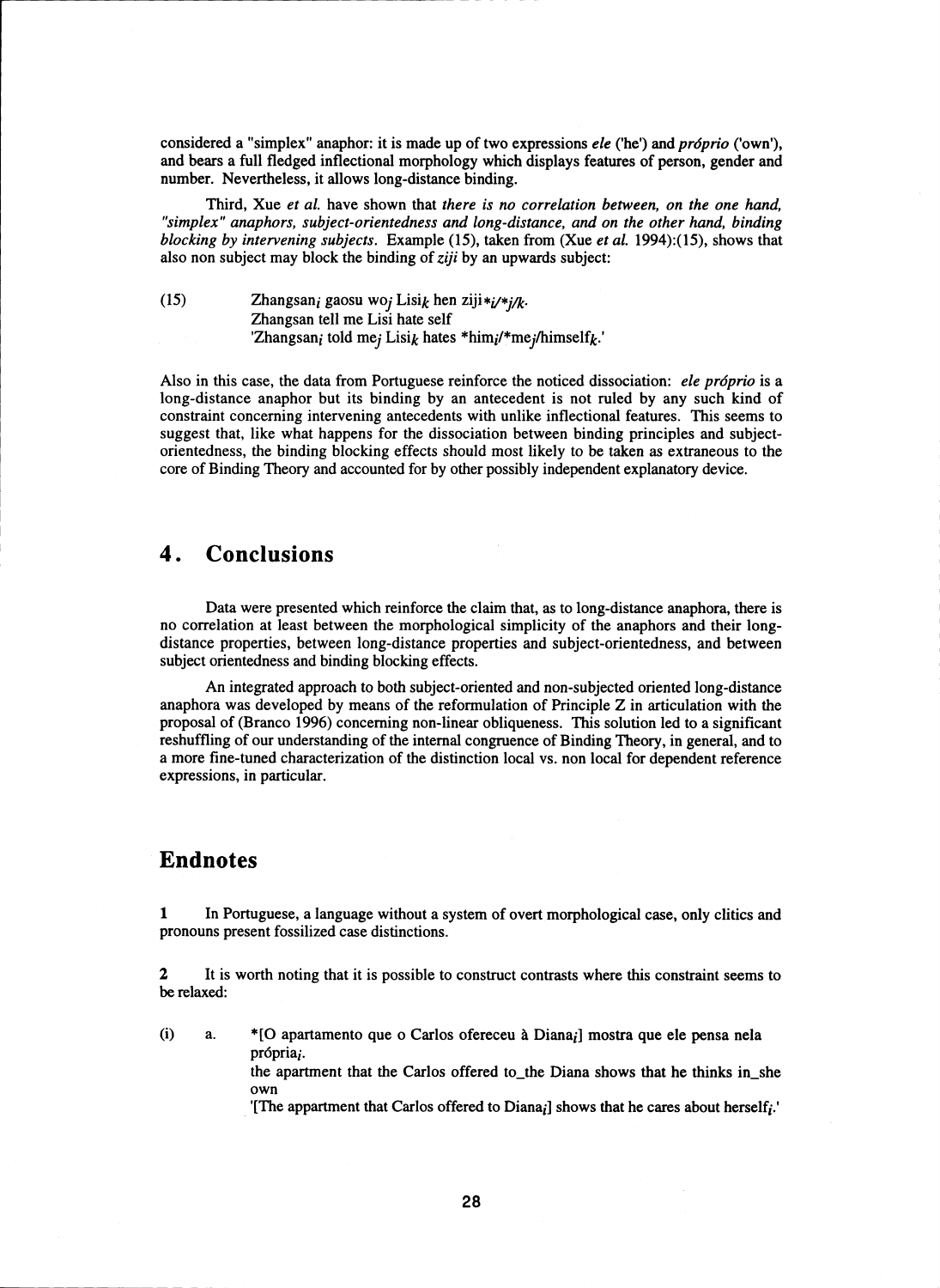b. [A recente dedicacäo da Dianai ao seu trabaiho] mostra que o Director acabou por falar com ela própria; depois de a ter advertido através do Chefe de Seccão. the recent dedication of the Diana to the her job shows that the Director ended up by talking with she own after of CLIT.PRON have warned by means of the Chief of Section

'[The recent dedication of Diana; to her job] reveals that the Director ended up by talking to her<sub>i</sub>, after having asked her Chief to warn her on his behalf.'

At present we are working on the hypothesis that contrasts like this may have to do with the other non anaphoric meaning of *próprio* ('own') and the conventional implicature associated to it. See also note 5.

3 Data collected in (3)-(6) present standard tests for checking the anaphoric nature of longdistance dependent reference expressions. As far as Portuguese is concerned, there is another test that can be done. As this language has direct object clitic doubling, one should check which kind of clitic, anaphoric or pronominal, the phrase containing *ele próprio* can double in shortdistance anaphoric links.

- (i) a.  $O$  Pedro; viu-se a si próprio; no espelho. the Pedro saw-CLIT.ANAF to he-DAT own in\_the mirror 'Pedro; saw himself; in the mirror.'
	- b. O Pedro<sub>i</sub> viu-se a ele próprio<sub>i</sub> no espelho. the Pedro saw-CLIT.ANAF to he-NOM own in\_the mirror 'Pedro<sub>i</sub> saw himself<sub>i</sub> in the mirror.'
	- c.  $*$ [A mãe do Pedro<sub>i</sub>] viu-se a ele próprio<sub>i</sub> no espelho. the mother of the Pedro saw-CLIT.ANAF to he-NOM own in the mirror '[Pedro's<sub>i</sub> mother] saw himself<sub>i</sub> in the mirror.'
- (ii) a.  $[O \text{ pai da Diana}]$  viu-a a ela<sub>i</sub> no espelho. the father of the Diana saw-CLIT.PRON to she in\_the mirror '[Diana's<sub>i</sub> father] saw her<sub>i</sub> in the mirror.'
	- b.  $[O \text{ pai da Diana}_i]$  viu-a a ela própria $i$  no espelho. the father of the Diana saw-CLIT.PRON to she own in the mirror '[Diana's<sub>i</sub> father] saw her<sub>i</sub> in the mirror.'

The data show that *ele próprio* can double both kind of clitics. Interestingly, it is apparent that *ele próprio* assumes an anaphoric behavior, if it doubles anaphoric clitics (cf. contrast (i)a./b.), and that it assumes a pronominal behavior, if it doubles pronominal clitics (cf. (ii)b.).

Nevertheless, even when doubling pronominal clitics, if locally o-commanded, *ele próprio* seems to keep its inability to support deictic reference:

- (iii) a. 0 Pedro viu-a a ela no espelho. the Pedro saw-CLIT.PRON to she in\_the mirror 'Pedro saw her in the mirror.'
	- b. \*O Pedro viu-a a ela própria no espelho. the Pedro saw-CLIT.PRON to she own in\_the mirror 'Pedro saw herself in the mirror.'